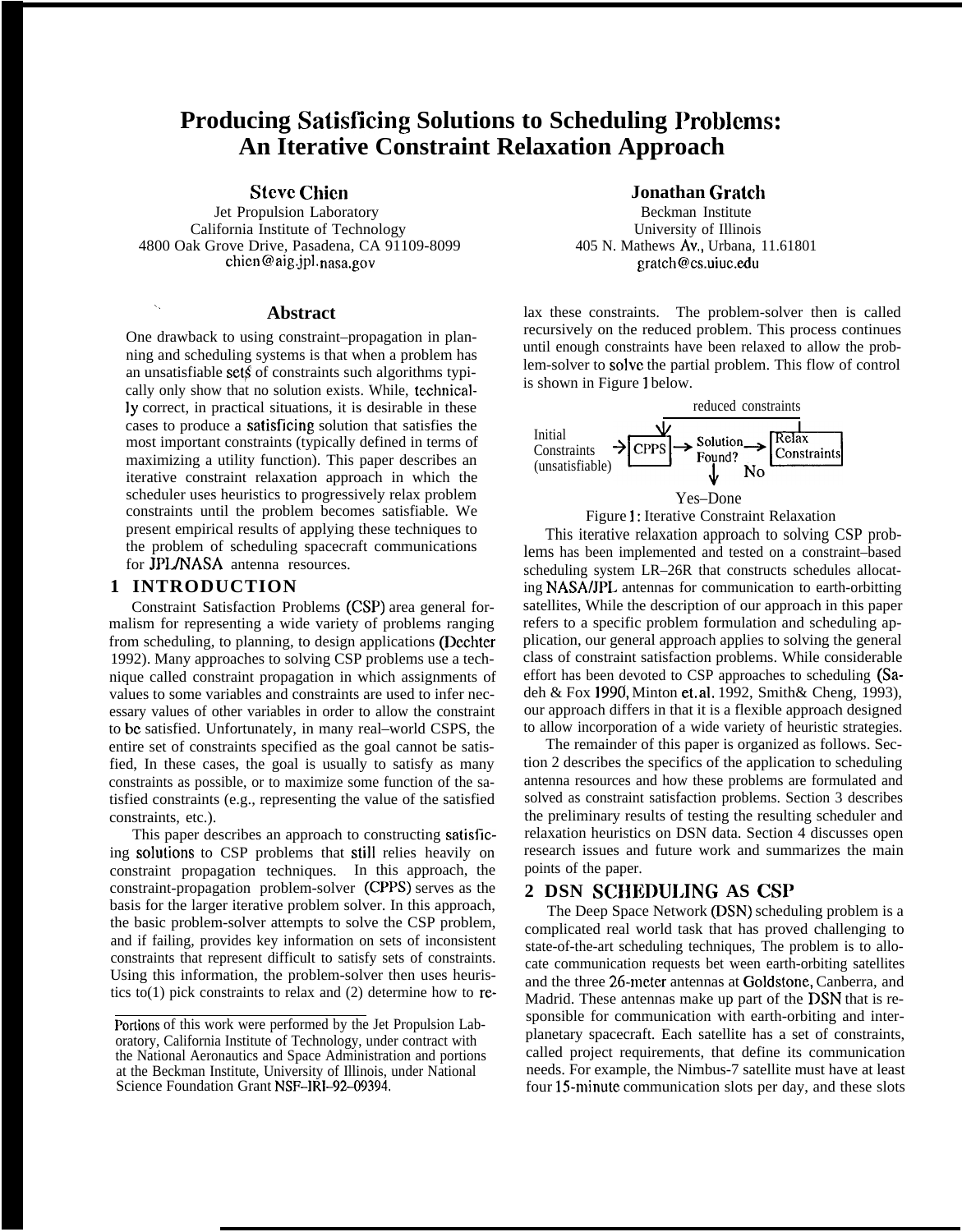cannot be greater than five hours apart. Two factors complcate the problem. First, antennas are a limited resource – two satellites cannot communicate with the same antenna at the same time. Second, satellites can only communicate with certain antennas at certain times, depending on their orbits.

Scheduling is done on a weekly basis. A weekly scheduling problcm is defined by three elements:

(1) the set of satellites to bc scheduled,

. .

(2) the constraints associated with each satellite, and

(3) a set of time periods specifying all temporal intervals when a satellite can legally communicate with an antenna. Two time periods conflict if they use the same antenna and overlap in temporal extent, A valid schedule specifies a nonconflicting subset of all possible time periods where each project's requirements are satisfied.

### **2.1 TIIE LR-26 SCHEDULER SYSTEM**

1.1<-26 is a heuristic approach to the scheduling problem (Bell 1992) developed at the Jet Propulsion Laboratory. 1.R–26 is implemented so that it can bc run with a variety of heuristic control strategies because it is believed that different heuristics will perform better in different contexts and this flexibility will allow for better overall performance. Scheduling in 1.R–26 is formulated as a 0-1 integer programming problem (Taha 1982) – a methodology for finding an assignment to i nteger variables that maximizes the value of an *objective function*, subject to a set of linear constraints. The objective function characterizes the "value" of the solution. Many constraint satisfaction problems (CSP) are easily cast as integer programming problems (Mackworth 1992). In the DSN domain, time periods are treated as 0-1 integer variables (O if the time period is excluded from the schedule or 1 if it is included), the objective is to maximize the number of time periods in the schedule subject to the project requirements and temporal conflict constraints that are expressed as sets of linear inequalities.

Returning to the Nimbus-7 satellite example, Nimbus-7 must have at least four 15-minute communication slots per day, and these slots cannot be greater than five hours apart, Suppose there are 7 possible 15 minute time slots to schedule Nimbus-7 on a particular day, represented by the variables  $v_1-v_7$ . Furthermore,  $v_1$  uses the Goldstone antenna, as dots the overlaps with a possible time slot Vg that involves the Goldstone antenna communicating with another satellite. The first constraint, that there must bc four time slots per day would be represented by the constraint that  $v_1 + v_2 + v_3 + v_4 + v_5 + v_6$ +V72 4. The second constraint, that the antenna can only communicate with a single spacecraft at a time might be represented by the constraint  $v_1 + v_8 \le 1$ .

Integer programming is NP-hard, and the size of our scheduling problems makes the conventional approach impractical: a typical problem has approximate] y 650 variables and 1300 constraints. LR-26 embodies a heuristic approach called  $la$ *grangian relaxation* (Fisher 1981). Lagrangian relaxation requires identifying a set of constraints that, if removed, make the problem computationally easy. These constraints are "relaxed," meaning they no longer act as constraints but instead modify the objective function. A relaxed objective function is automatically generated such that satisfying relaxed constraints increases the value of the relaxed solution, Therelaxed problem is by definition easy to solve and often finding the highest value relaxed solution SOIVCS the original problem. Furthermore, each relaxed constraint has a weight associated with it when it is added to the objective function. By systematically adjusting these weights and re-solving the relaxed prob**lem,** a solution to the unrelaxed problem is often efficiently discovered. Even if the unrelaxed problem cannot be solved in this manner, this weight adjustment cycle can move the scheduler closer to a solution, allowing the unrelaxed solution to be discovered with less search. LR-26 relaxes inter-antenna constraints. This representation facilitates an efficient implicit representation of temporal conflict constraints, which makeup more than half of all constraints in a typical problem.

LR-26 combines lagrangian relaxation with standard constraint satisfaction search techniques, The scheduler performs depth-first search through a space of partial schedules. A variable is assigned a value of *in* (or 1 ) if the associated time period is included in the partial schedule,  $out$  (or 0)if it is excluded from the partial schedule. The scheduler constructs a complete schedule by incrementally extending the partial schedule. First it attempts to completely extend the schedule using the lagrangian relaxation method. If the relaxed solution satisfies all constraints it is returned. Otherwise, a set of possible extensions to the partial schedule is created and these are recursive explored. Extensions are created by choosing an unsatisfied constraint, identifying a set of uncommitted variables in the constraint, and assigning possible values to these variables. The set of extensions are placed on a stack to implement the depth-first search. The search continues until a solution is uncovered or a time-bound is reached. Currently the scheduler implements a time-bound oft wo CPU minutes. Any problem not solved within this bound is deemed unsolvable.

Thus LR-26 can be viewed as a recursive application of four control decisions:

(1) decide on a lagrangian weight adjustment scheme, terminating if a viable solution is found; otherwise

(2) choose an unsatisfied constraint,

(3) determine a set of extensions to the partial schedule that satisfy the constraint, and

(4) determine an order to explore these extensions.

### 2.2 UNSATISFIABLE PROBLEMS

For many of the more congested DSN scheduling problems the set of project constraints may not be satisfiable (e.g., not all of the projects will get their requested antenna time). In these cases, the LR-26 scheduler will not be able to find a valid schedule because none exists. In some of these cases, LR–26 will be able to prove that no valid schedule exists and will provide this information. In other of these cases, LR-26 will simply exceed resource bounds for the scheduling problem without finding any solution. Unfortunately, from an operations standpoint, not finding a solution is not very useful. Ideally under these circumstances the scheduler would provide a schedule that satisfied as many of these constraints as possible. This goal can be made more concrete by assigning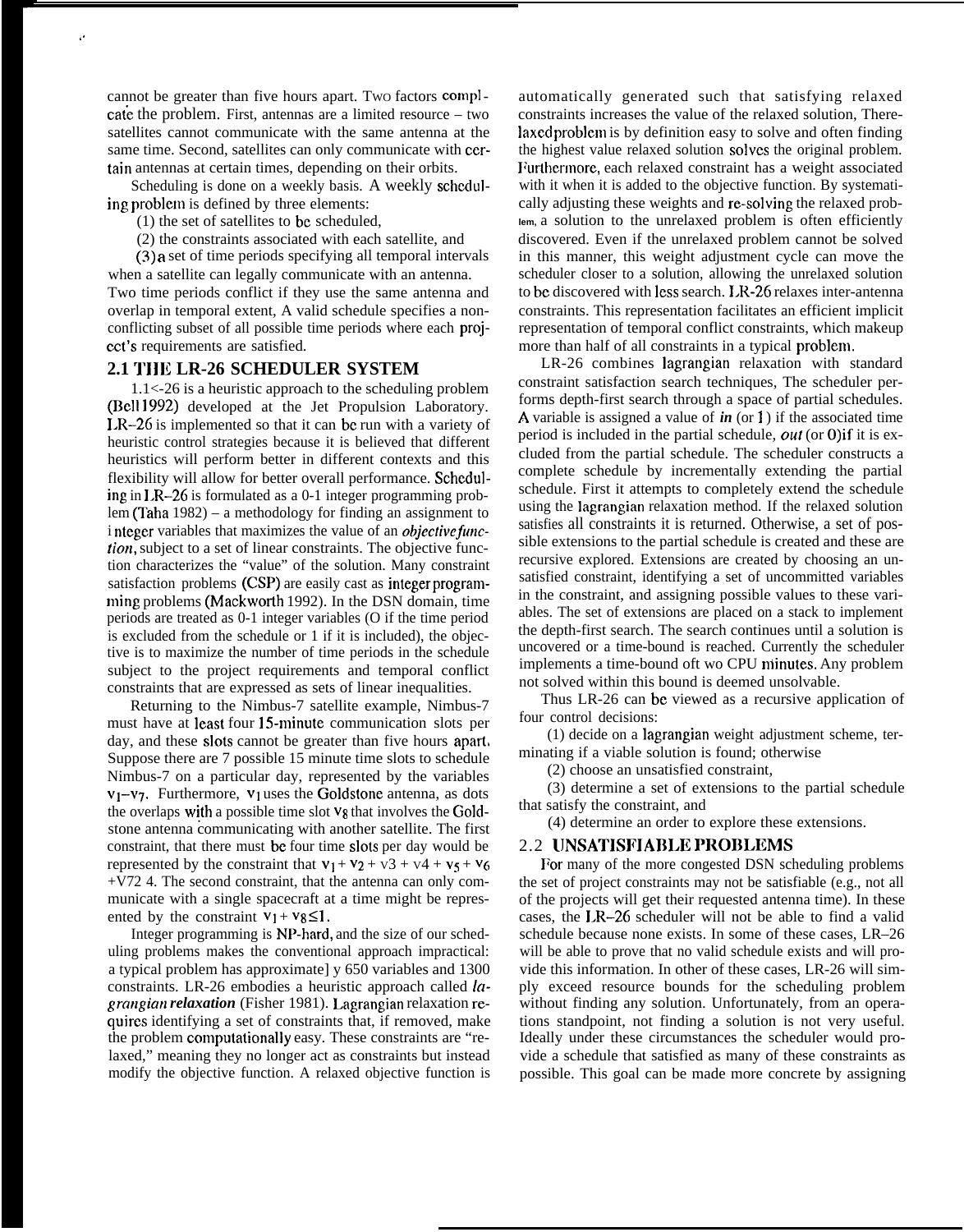a value to each constraint and the value of a schedule is determincd by summing the value of every constraint it satisfies. While this simple model of schedule value or schedule quality is the one wc usc in the implementation and empirical tests described in this paper, we describe current work on more expressive models in the discussion section.

.,

To ground the concept of unsatisfiable constraints, consider the following constraints:

| $v_1 + v_2 + v_3 \ge 2$ (A1) |      | $v_7 + v_2 \leq 1$ | (c)  |
|------------------------------|------|--------------------|------|
| $v_2 + v_3 + v_4 \ge 2$ (A2) |      | $v_7 + v_3 \leq 1$ | (C2) |
| $v_3 + V_4 + V_5 \ge 2(A3)$  |      | $v_8 + v_3 \leq 1$ | (C3) |
| $v_6 + v_7 \ge 1$ (B I)      |      | $v_8 + v_4 \leq 1$ | (C4) |
| $v_7 + v_8 \ge 1$            | (B2) | $v_9 + v_4 \leq 1$ | (C5) |
| $v_8 + v_9 \geq 1$           | (B3) | $v_9 + v_5 \leq 1$ | (C6) |

This example will bc used later to illustrate dead-end analysis and constraint relaxation in LR-26R.

In this case, constraints  $A$  1–3 indicate that two out of every three consecutive views  $v_1-v_5$  must be in the schedule, a case that frequently occurs when a satellite has a constraint that it must have N views in every time period of duration M. Constraints  $B_1 - 3$  indicate a similar constraint that for views  $v_6-v_8$ . Constraints Cl -6 indicate that V<sub>2</sub> conflicts with V<sub>2</sub> and  $v_3$ ,  $v_8$  conflicts with views  $v_3$  and  $v_4$ , and that  $v_9$  conflicts with  $V_4$  and  $V_5$ . This set of constraints is unsatisfiable because constraint  $B2$  indicates that  $v_7$  or  $v_8$  must be in the schedule. If  $v_7$  is in the schedule, Al is unsatisfiable, since both  $v_2$  and  $v_3$  conflict with  $V_7$ , and Al indicates that 2 out of VI,  $V_2$ , and v3 must be in the schedule. If  $v_8$  is in the schedule, v3 and  $V_4$ must not be in the schedule, and A2 requires that two of  $v_2$ ,  $v_3$ , and V4 must be in the schedule.

### 2.3 CONSTRAINT RELAXATION

1.R–26R extends LR-26 in that it can relax schedule constraints, LR–26R begins by attempting to find a solution to the complete version of a scheduling problem (e.g., with all constraints) by calling  $LR-26$ . If  $LR-26$  cannot find a solution (e.g. either exceeds the resource bound or shows that the constraints are unsatisfiable), LR-26R selects a set of constraints to relax. This relaxed scheduling problem is then given to LR-26 for attempted solution. This process proceeds until either I.R–26 is able to solve a relaxed problem or a bound on the number of relaxable constraints is reached.

Two types of constraints in LR–26 are considered for relaxation: set constraints and general constraints. A set constraint specifics that at least one of a set of variables should have the value IN. Set constraints are relaxed by elimination from the schedule.  $\bf{B}$  1–3 from the example above are set constraints, General constraints specify that a weighted sum of a set of variables must be greater than a fixed threshold (e.g., 10v<sub>1</sub> + 8v<sub>12</sub> + 2v<sub>13</sub> 5v<sub>32</sub> + 12v<sub>64</sub> > 11). General constraints are relaxed by decrementing the right side constant. Relaxing a general constraint multiple times is valid until the right hand side becomes zero or negative and the constraint is eliminated. The constraints A 1–3 above are general constraints.

Because the project constraints represent important operational goals for the projects, finding schedules that satisfy as many of the constraints as possible is an important problem.

The relaxation module implements a number of heuristics for selecting heuristics to relax. Determining effective heuristic strategies for specific domains and problem distributions is therefore of great importance.

1,1<–26 reaches a dead.+md in the scheduling process when it is able to show a set of constraints cannot be satisfied. This occurs when a number of search decisions (e.g. forcing variables IN or OUT) and constraint propagation detects an unsatisfiable set of constraints. If a set of dead-ends is spanning (e.g., every variable assignment is an extension of a dead-end) then LR-26 has proven that no solution exists for the set of constraints. In other cases LR-26 will find a number of dcad– ends and exceed resource bounds. In these cases, there maybe a solution to the current set of constraints but it may require an unacceptable amount of time to find it.

Analysis of the dead–ends found by LR–26 can be helpful in determining which constraints are good candidates for relaxation to allow for (partial) solution of a scheduling problem. Thus, when solving a problem, LR-26 records information on dead-ends found in terms of the participating contexts (variables forced IN or OUT) and constraints (those constraints that, in combination, are unsatisfiable). This information can then be used to direct the constraint relaxation process (this information can be tracked using Reason Maintenance Systems (McDermott 1991)).

Returning to the example constraints described above, the scheduler might first search by attacking constraint 132. This would lead to determining two extensions to the schedule, one committing to having  $V<sub>z</sub> IN$  in the schedule, and then commit to having  $V_7$  OUT of the schedule, leading to the following lines of constraint propagation.

 $V$ <sub>r</sub>IN the schedule

 $V_7$  IN implies that  $V_2$  and  $V_3$  are OUT by constraints Cl and C2 V2 and V3 both OUT implies that constraint Al is unsatisfiable  $V,$  OUT of the schedule

 $v<sub>7</sub>$  OUT implies that  $v<sub>8</sub>$  must be IN by constraint B2

 $v_8$  IN implies that  $v_3$  and  $v_4$  both OUT by C3 and C4

 $v_3$  and  $v_4$  both OUT implies that constraint A2 is unsatisfiable Leading to the following dead-end contexts:

1) the context  $\{v, IN\}$  ) implies that the set of constraints {Cl, C2, Al } is inconsistent, and

2) the context {  $(v_7$  OUT} } implies that the set of constraints  ${1, 2, C3, C4, A2}$  is inconsistent.

These contexts have the general form that in context of variable assignments V (a conjunction of individual variable assignments), the conjunction of a set of constraints C is shown to be unsatisfiable. In the case(1) above, the context of  $V_7$  being assigned the value IN, means that the conjunction of the constraints {Cl, C2, Al } cannot be satisfied. In this example, because the contexts (1) and (2) above cover all possible variable assignments (e.g., in any complete schedule,  $V_7$  must be either IN or OUT), the constraint propagation algorithm has shown that the set of constraints {Al, A2, B2, Cl, C2, C3 ) is unsatisfiable without any assumptions on variable assignments. This dead-end information can be extremely useful in guiding heuristics for determining which constraints to relax.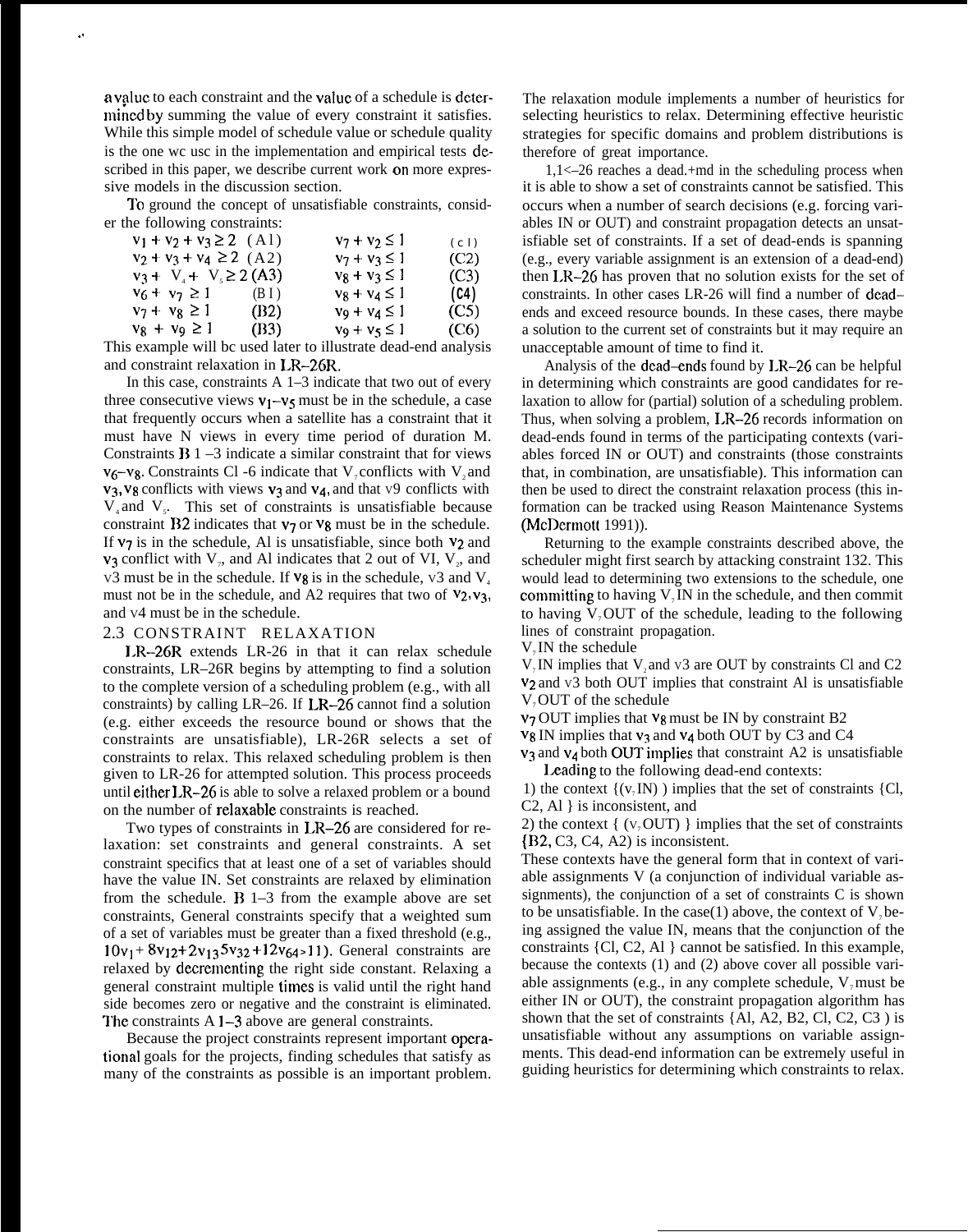For example, onc strategy might be to pick a constraint from the set  $\{Cl, C2, Al\}$  to relax and attempt to find a solution where  $V_7$  is IN the schedule.

. .

1.1<–261< can relax constraints by either focussing on dcadcnds or individual constraints. In the case of focussing on dead-ends, LR-–26R relaxes constraints as follows:

(1) select a set of dead-ends to focus upon using measures evaluating the constraints and contexts involved in the dead-ends; next

(2) dctcrminc how many constraints to relax in the dcadcnd(s) selected; then

(3) for each constraint to bc relaxed, dctcrminc how it should be relaxed.

In the case of focussing upon individual constraints, 1.R–26R relaxes constraints as follows:

(1) order the constraints appearing in dead-ends based upon the number of dead-rids in which they appear, the contexts in which they appear, the inconsistent sets in which they appear, and other properties of the constraint graph and contexts involved in the dead-ends; next

(2) determine how many constraints to relax; then

(3) for each constraint to be relaxed, determine how it should be relaxed.

At each of these decision points, LR–26R uses a heuristic method to reach a decision. Once the appropriate constraints have been relaxed, LR-26R calls LR–26 with the relaxed problem continuing to relax additional constraints until either LR-26 can solve one of the relaxed problems or a bound on the number of constraint relaxations is exceeded.

# **2.4 IU.EXIBLE PROBLEM-SOLVING AND EX-** PECTED UTILITY

General problem solving tasks such as CSP problem-solving are inhcrentl y complex. Nevertheless, in many practical situations these complex problems have reasonable solutions (e.g. traveling salesman problem (Held 1970)). Often heuristic approaches can take advantage of the structure of a domain or the distribution of problems to formulate effective solutions to complex problems. A flexible problem-solving architecture such as LR–26R can allow for a wide variety of heuristic approaches to be applied, resulting in a better solution to the practical problcm at hand,

If one defines a utility function U which takes a control strategy and a problem and returns a real–valued number, one can now compare alternative problem-solving strategies to determine the best for a given distribution of problems. The goal of adaptive problem-solving can be expressed as: given a problem distribution D, find *STRATSO* as to maximize the expected *utility* of *PE* where expcctcd utility is defined as:

# ~ *U(PE(STRA7),d) X probability(d). dEtI*

1.R-26 and LR-26R have several control points relevant to searching for a viable schedule and relaxing constraints. Each of these control points is a point where a heuristic strategy (or composition of heuristic strategies) can bc inserted to alter (and hopefully improve) the performance of the scheduler.

These control points correspond to the choice points described in Section 2.1 control decisions  $(1)$ – $(4)$  and Section 2.3 control decisions  $(1) - (3)$  for dead-end focussing and  $(1) - (3)$  for individual constraint focussing,

Measures of utility for solutions produced by LR–26 might bc influenced by time to produce a solution, or measures of the quality of the plan, such as number of constraints satisfied in a certain way, corresponding to the cost of implementing the solution, robustness, simplicity, etc. Measures of utility for solutions produced by LR-26R might be functions of the constraints that were relaxed in finding a solution as well as the amount of time required to find a solution.

## S **IIXI'ERIMENT ANI) RESULTS**

This section describes the results of applying our general approach to CSP problem--solving and scheduling to the specific problcm of scheduling DSN antenna resources. Wc first describe the problem distribution used to perform the evaluation, and the several versions of the problem involved. Next, the search heuristics for LR–26 and relaxation heuristics for LR-26R are described. Then we dcscribc the results of applying LR–26 and LR-26R to the different versions of the DSN scheduling problem.

### 3.1 PROBLEM I)ISTRIBUTION

Ideally, we would use the identical problem distribution faced by the human experts in this domain. Unfortunately, not all of this information is in electronic form and thus is difficult to present to the LR-26 scheduler. There does, however, exist a large electronic database of information for many of the projects in the deep space network, We used this database to construct a large body of scheduling problems that are representative of, if not identical to, the type of problems faced by the human schedulers. Problems are generated by randomly choosing combinations of projects from the available data with requirements and time periods representing current and future projected requirements and time periods of actual projects. Eight projects available in this format means a large number of combinations of project data, and thus no shortage of test problems. The primary difference between these and actual problems lies in the particular combinations of projects that appear in the schedule.

Given this distribution of scheduling problems, we defined three versions of the scheduling problem, DSN–S, DSN–US, DSN-R. The DSN-S problem set consists of all of the problems that LR–26 can solve with some heuristic strategy (solving a problcm indicates either finding a solution orproving that no solution exists). The DSN–US is a superset of DSN–S and is all the problems in the DSN distribution without allowing constraint relaxation (e.g., DSN-US distribution includes problems for which all implemented heuristic strategies exceeded resource limits without finding a solution or showing that no solution existed). DSN–R consists of the same problems as DSN–US, but the scheduler is allowed to relax constraints in order to solve the problems and the goal is to solve the problems relaxing the fewest constraints (as determined by some metric as described below),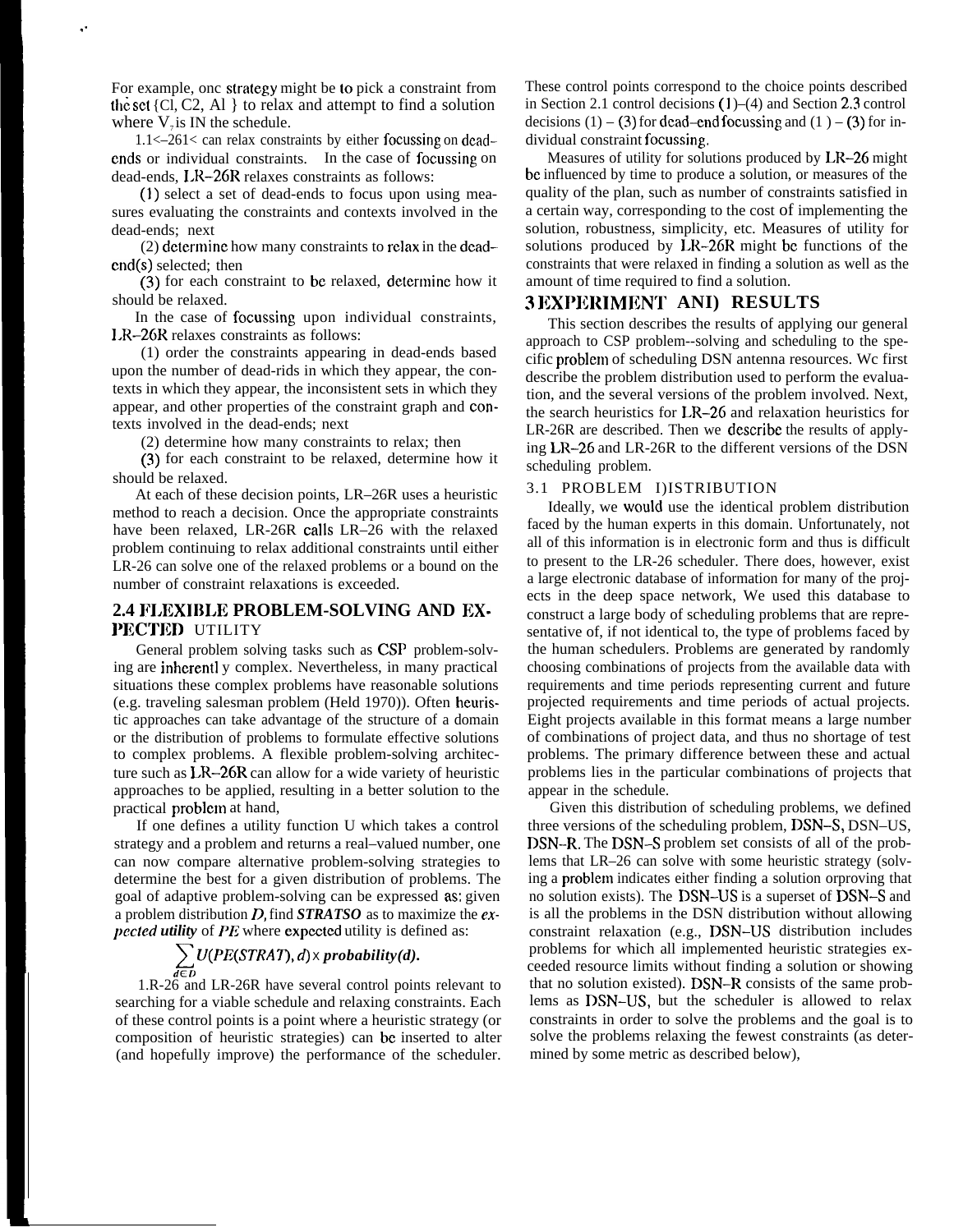# **X+ ]IX]']2CTII])** *UT]].ITY*

● **'**

**.'**

Depending upon the problem distribution being evaluated (e.g., DSN-S, DSN-US, or DSN-R), differing utility functions arepossiblc. For the DSN-S distribution, possiblcutility functions arc the amount of time required to generate a schedule (or to prove that no schedule exists), and possible measures of schedule quality (such as number of views included in the schedule, robustness of the schedule, cost to implement the schedule, etc.), Additionally, utility metrics that account for the proportion of problems solvable by a strategy are very useful. For the DSN-US distribution, DSN–S measures are valid – those which account for the proportion of problems solvable become even more important.

In the DSN application satisfying as many project constraints as possible is key. This behavioral preference can be expressed by a utility function negatively related to the number of constraints relaxed before solving the problem. As the scheduler produces schedules that satisfy more constraints, the utility of the problem solver on that problem increases. We characterize this preference by making utility the negative of the number of constraints relaxed by the scheduler before solving a problem. If a general constraint was relaxed several times before LR-26 was able to solve the problem, the value of the schedule reflects each of these separate relaxations.

### **3.3 HEURISTICS FOR LR-26 ANI) LR-26R**

We have implemented a number of search heuristics for 1.R–26. '1'hcse search heuristics provide possible strategies to insert into the schedule construction control points described in Section 2.4: lagrangian weight search, constraint selection, extension generation, and child ordering. Heuristic strategies for the Lagrangian Weight Settings include: full weight search, search only at the top–level search node, no weight search, or subgradient optimization. Heuristic strategies for constraint selection involve analyzing the topology of the constraint graph to capture strategies such as: prefer constraints with views that satisfy many constraints, penalize constraints with views that conflict with many other views, prefer constraints with few views, prefer constraints that are almost satisfied. There are currently two heuristic strategies for extending schedules. The original method developed by Colin Bell involves creating a child for each view in the constraint, with that view forced IN. The systematic method selects a single view in the constraint and creates two children, one with the view forced IN, one with the view forced OUT. The search child ordering methods analyze the topology of the constraint graph in a manner similar to the constraint sort methods to implement such strategies as: prefer those children that force IN views which assist in satisfying many constraints, penalize those children that force IN views which conflict with many other views, prefer those children that force IN views which conflict with many other views.

We have implemented a number of heuristic strategies for selecting constraints to relax in LR-26R, These heuristics can bc viewed as applying to the three control points described in Section 2.4: 1) focus type – focussing on dead-ends or constraints, 2) focus–method – determining which constraints to prefer relaxing, 3) stcI>–method – determining how many constraint to relax, and 4) relaxation–method – how to relax each constraint selected.

The focus type determines whether the system foeusses on dead-end records or individual constraints. The focussing method determines which constraints or dead-ends are best suited for relaxation and produces an ordering on constraints or dead-ends in the scheduling problem. Examples of heuristic methods for this control point are depth first (focus on those constraints participating in the most recent dead-end found), smallest clique (focus on those constraints that participate in dead-ends involving the fewest constraints), and most-commonly--occurring (focus on those constraints that appear in the most dead-ends). We are currently experimenting with a number of other heuristics that involve factors such as project priorities and congestion of the constraint graph.

The step method determines how the ordering generated by the focussing method is used to relax constraints. Currently we are experimenting with two general step methods: breakthrough and k–beam. Breakthrough uses the focussing method to order dead-ends and then relaxes every constraint in the dead-end, K–beam relaxes the k most preferred constraints.

The relaxation method determines how each constraint selected for relaxation in the previous phases will actually be relaxed. Methods for determining how to relax these constraints include averaging the coefficients on the left hand side of the constraint and decrementing the right hand side constant by this average, decrementing by the minimum or maximum value of the left hand side, or by looking at a measure of how many views must be forced in to satisfy the constraint.

#### **3.4 EMPIRICAL RESULTS**

In order to assess the effectiveness of our general approach to solving CSP problems as applied to scheduling we have evaluated LR-26 and LR-26R extensively on all three of theDSN problem distributions described in Section 3.1. The remainder of this section describes thcresults of this evaluation and draws some conclusions on the promise of adaptive problem-solving for this problem domain.

In order to test if there is a significant variation in expected utility for different heuristic strategies for LR-26 we developed 52 additional heuristic search strategies to augment the single strategy derived by the human expert (Bell 1993). Figure 2 shows in histogram format the number of strategies with each average CPU problem-solving time on each of the problem distributions DSN–S and DSN-US (recall that for this problem set the utility  $=$  – CPU seconds) as estimated over 1000 problems. The single human expert derived strategy had an average performance of 165 CPU seconds on DSN–US and 57 CPU seconds on DSN–S. Other related work (Gratch et al. 93a) included using machine learning techniques to automatically search this space of strategies to find good heuristic strategies, the average utility of machine derived strategies was 147 CPU seconds for DSN-US and 27 CPU seconds for DSN-S.

The second set of tests is to verify that there is a significant variation in the expected utility using the different relaxation heuristics with LR-26R. Figure 2 shows the number of relax